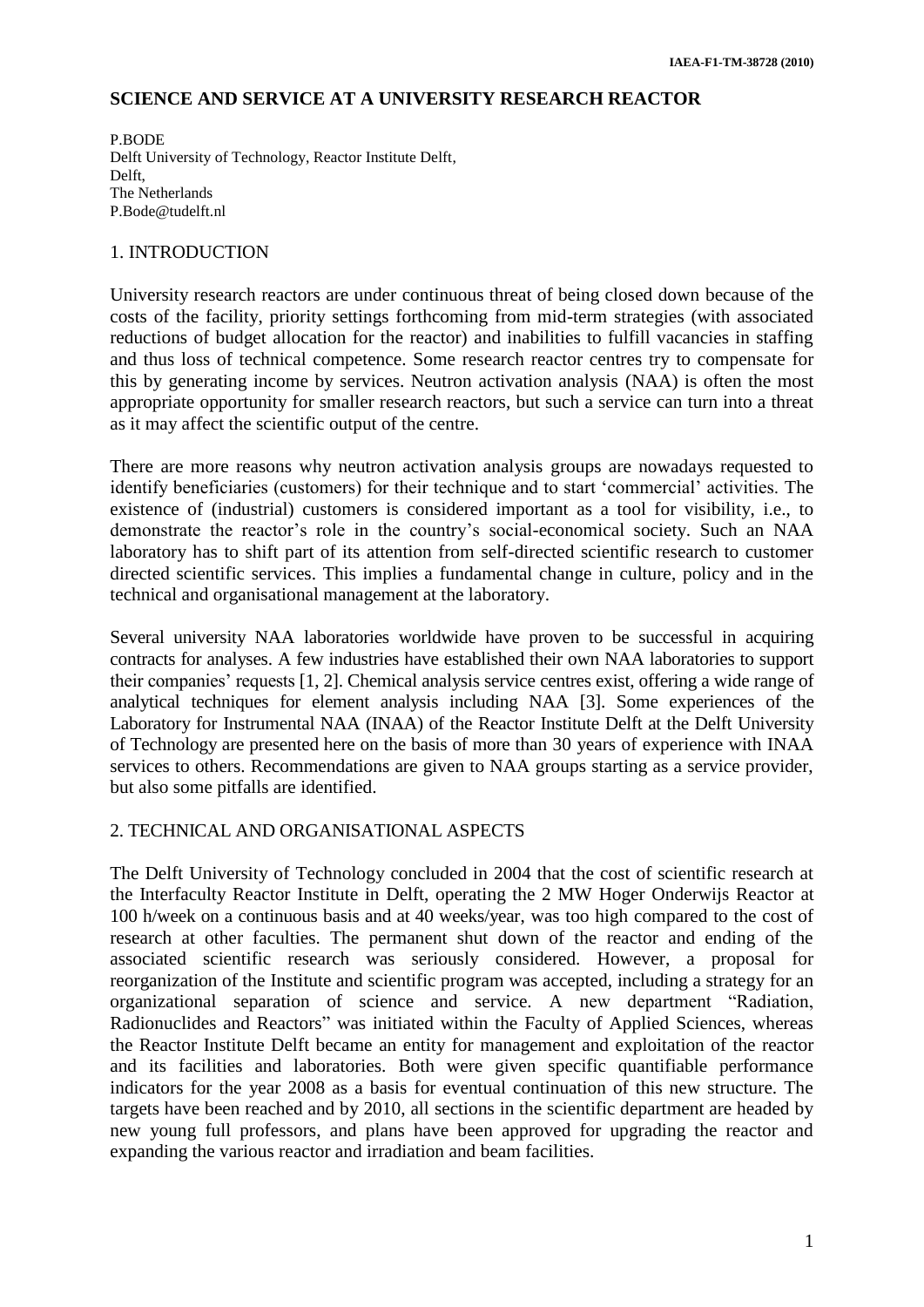This reorganization resulted in a separation of the Laboratory for INAA from the Department Radiation, Radionuclides and Reactors towards the Facilities & Services (F&S) section of the Reactor Institute Delft. F&S' task is to make the Institute's facilities available for use by others. This applies to the neutron and positron beams, the reactor's irradiation facilities, the laboratories for INAA and for luminescence dating, and for group training courses on mainly radiation protection [4].

The facilities of the Laboratory have been described elsewhere in detail [5]. In short, 3 spectrometers are equipped with well type detectors  $(125-250 \text{ cm}^3 \text{ active detector volume})$  and 3 with coaxial detectors (20–60% relative efficiency); these spectrometers are all equipped with automatic sample changers allowing for around the clock counting. Two spectrometers, one with a sample changer, are at the fast rabbit systems. A separate spectrometer is available for large sample NAA although this type of analysis is not included in the accredited scope. The management system of the laboratory for INAA is accredited by the Dutch Council for Accreditation for compliance with the requirements of the ISO/IEC17025:2005 for a 'flexible scope'. This quality management system has been operational since 1992 [6].

The Laboratory for INAA identifies 'internal' and 'external' customers. The internal customers are scientists from the Department Radiation, Radionuclides and Reactors, who carry out the analyses on their own after an appropriate training. Bench fees are transferred to F&S as research grants allow. The second category, external customers, includes scientists from other universities or research establishments, but also governmental bodies, NGOs and industry. These external customers are fully charged for the analyses, whereas the internal customers often only pay for the consumables such as capsules and internal quality control samples. The laboratory is a member of the network of the European neutron facilities for transnational access EU-FP7- NMI3, which offers an opportunity for scientists from eligible member states to have part of the analysis costs covered by this network.

# 3. CUSTOMER CHARACTERISTICS

There are numerous areas in which NAA could be the preferred technique for element determinations [7]. To some extent, these areas can be specified among the country's socialeconomical priorities. The mineral and mining industry may have a large potential for service analyses; in other countries environmental problems may require trace element determinations, whereas in other parts of the world the focus may lie with assessment of contamination of food products. Customers may come from industries such as mining or agriculture, trade companies including customs, governmental agencies, medical centres, universities and research institutions. Each of the segments may have specific requirements with respect to turnaround time (the time elapsed between providing the sample and reporting), the typical number of samples offered, the ease of analysis (element or interference levels) and willingness to pay. An overview, based on experiences of the laboratory in Delft is given in Table 1. It may serve to support business plans for a NAA laboratory starting its services. As an example, industry usually does not quarrel about costs of analyses, but the need for short turnaround times may present some difficulties. Governmental agencies may generate a continuous flow of samples, but they may argue that analyses should be done for free because the nuclear centre exists by governmental support.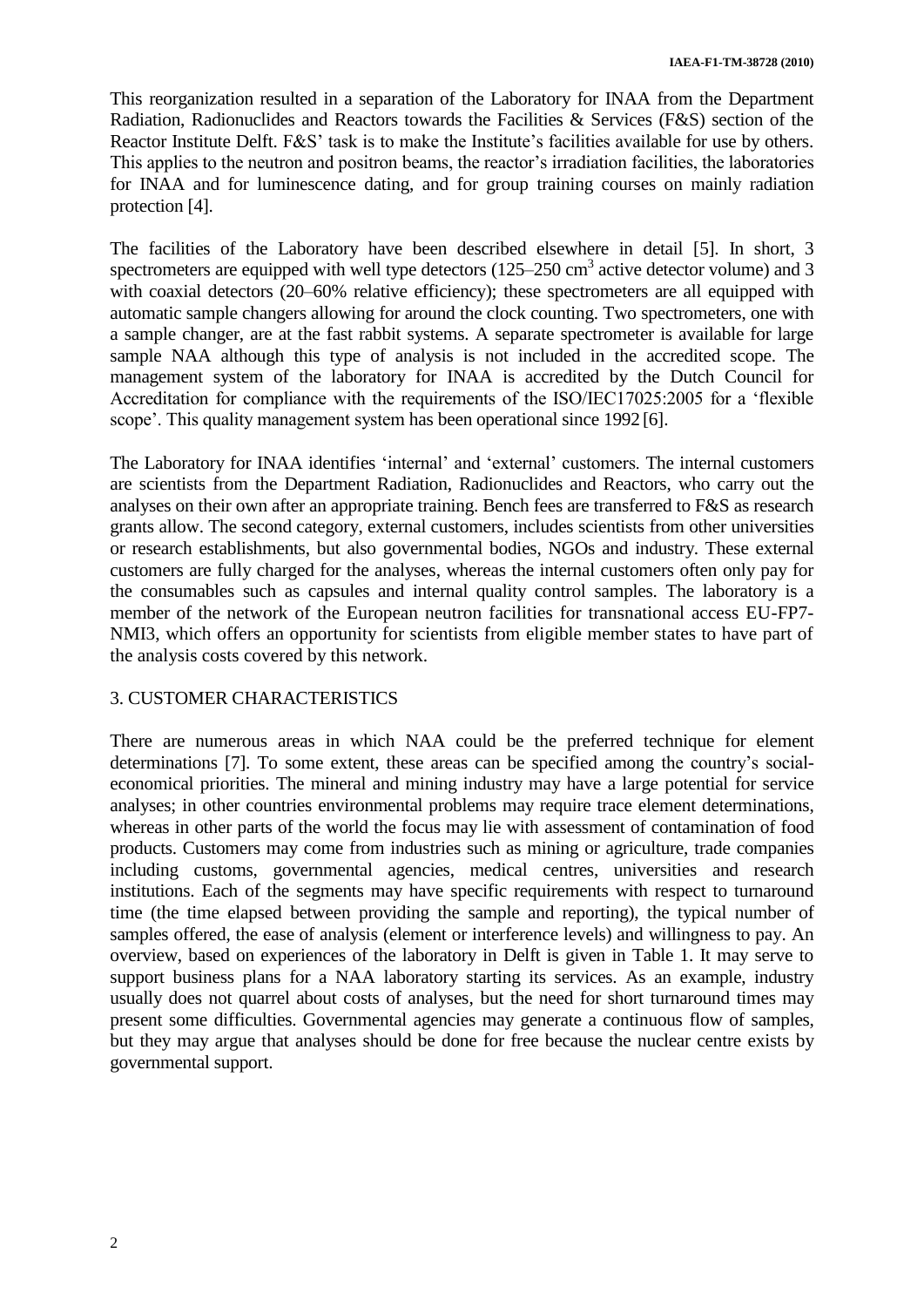|                                                                                               | Requested<br>turnaround<br>time | Willingness to<br>pay    | No of<br>samples/regularity | Ease of<br>analysis |
|-----------------------------------------------------------------------------------------------|---------------------------------|--------------------------|-----------------------------|---------------------|
| National economy:<br>e.g.<br>- industry<br>- mining<br>- agriculture                          | medium                          | $+++$                    | $^{+}$                      | $+/-$               |
| Trade:<br>e.g.<br>- companies<br>- customs                                                    | fast                            | $++$                     | $++$                        | $^{+}$              |
| Governmental<br>agencies:<br>e.g.<br>- environmental<br>- health<br>- agriculture<br>- mining | slow                            | $+/-$                    | $++$                        | $++$                |
| Universities/research<br>institutes                                                           | slow                            | $\overline{\phantom{a}}$ | $+++$                       | $^{++}$             |
| Medical centres                                                                               | medium/fast                     | $+/++$                   | $+/+++$                     | $-/+++$             |

### TABLE 1. OVERVIEW OF SOME CHARACTERISTICS OF CUSTOMERS FOR NAA

+++: Very Favourable; -: Unfavourable

# 4. RECOMMENDATIONS FOR CUSTOMER ORIENTED SERVICES

### **4.1. Fitness for intended purpose**

Customers often have an entirely different perception of what NAA has to offer as an analytical technique. They often apply for the use of NAA when all other techniques have failed. The strong and weak points of NAA are balanced against the in house techniques and the disadvantage of contracting out. The view of outsiders helps the NAA laboratory to understand the potentials of the technique to provide scientific services.

Customers ask for quality but not always in terms of accuracy and precision but merely as fitness for intended purpose. Customers simply expect that a laboratory, especially a university laboratory, must have a good performance with respect to accuracy and precision. Fitness for the intended purpose should be better interpreted as "good is good enough," providing the answer asked for, within the time frame agreed upon and optimized towards the customer's needs. This is one of the most difficult steps to take for academic laboratories; analyses have to be optimized to provide the proper answer, not always to result in the best measurement.

#### **4.2. Fitness of intended purpose: Turnaround times**

One of the measurements in INAA is traditionally done 3–5 weeks after irradiation. "Traditionally," because in many cases laboratories rather blindly follow analysis schemes published in literature rather than searching for the real optimal conditions. Often already reasonably good results can be obtained some  $10-12$  days after irradiation when, e.g., the <sup>24</sup>Na background has decreased substantially. Satisfactory results can similarly be obtained after three days decay rather than to wait a full week after irradiation. Modern counting equipment can easily handle moderate or high counting rates. There should be, on the basis of first principles, no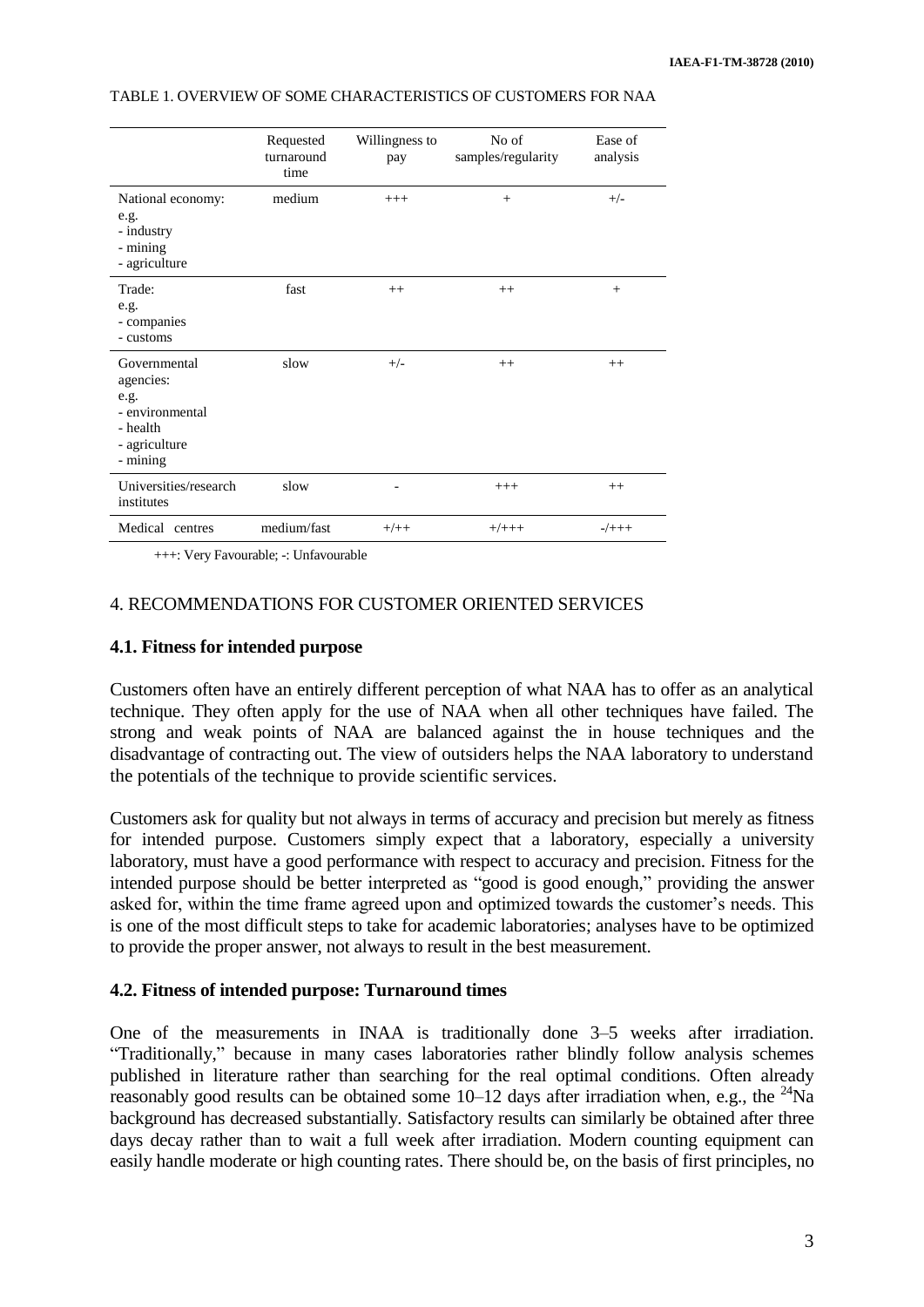significant difference in the trueness of results obtained via a measurement with 5% dead time and with 60% dead time, if using the pulser method at a constant decay rate, or loss-free counting. It all can contribute to a quicker and thus higher throughput and more customer satisfaction.

In many cases there is no need to reach a better than 5% counting statistics precision, and even 20–30% may suit equally well. This may imply that a measurement, resulting in an indicative value of, e.g., 0.1, 1, 10 or 100 mg/kg, or, similarly, a yes/no presence of a certain element, may be obtained already after a few minutes of counting even though the uncertainty of measurement is still in the order of 50% or worse. Such answers may be fit for the intended purpose and do not need a measurement during four hours to reduce the counting statistics to 1% or better.

# **4.3. Multi-element or single element**

The traditional protocol for multi-element analysis was, and still is in many INAA laboratories two irradiations and three measurements (one for the short half-life radionuclides, one after 1 week and one measurement after about 1 month) for 50–60 elements reporting. It is the experience of the laboratory in Delft that most external customers are not interested in such full multi-element analysis, not even when the data is given for free together with the data requested in the first place.

The majority of the work in Delft for external customers deals with one measurement 2–4 days after irradiation and a single element determination, or a group of some 12 elements which can be determined in this manner (Table 2).

#### TABLE 2. REQUESTS (IN PERCENTAGE OF TOTAL THROUGHPUT) FOR NUMBER OF ELEMENTS TO BE REPORTED FOR INDUSTRIAL AND UNIVERSITY CUSTOMERS OF THE LABORATORY FOR INAA IN DELFT

|                   | Industrial customers | University customers |
|-------------------|----------------------|----------------------|
| 1 element         | 40%                  | 8%                   |
| 2 elements        | 20%                  | 4%                   |
| 3 elements        | 8%                   | 4%                   |
| Group of elements | 20%                  | 14%                  |
| $>$ 3 elements    | 12%                  | 70%                  |

The turnaround time of these measurements is about 7–10 days (see Table 3). This is usually acceptable for customers who try to find a compromise between the number of elements surveyed and turnaround time. The perception of a short turnaround time is enhanced when taking advantage of the weekend for decay, e.g., by receiving the samples and irradiation on Thursday, counting on Sunday night and reporting on Monday afternoon or Tuesday morning. In limited cases analyses are carried out with two days turnaround time.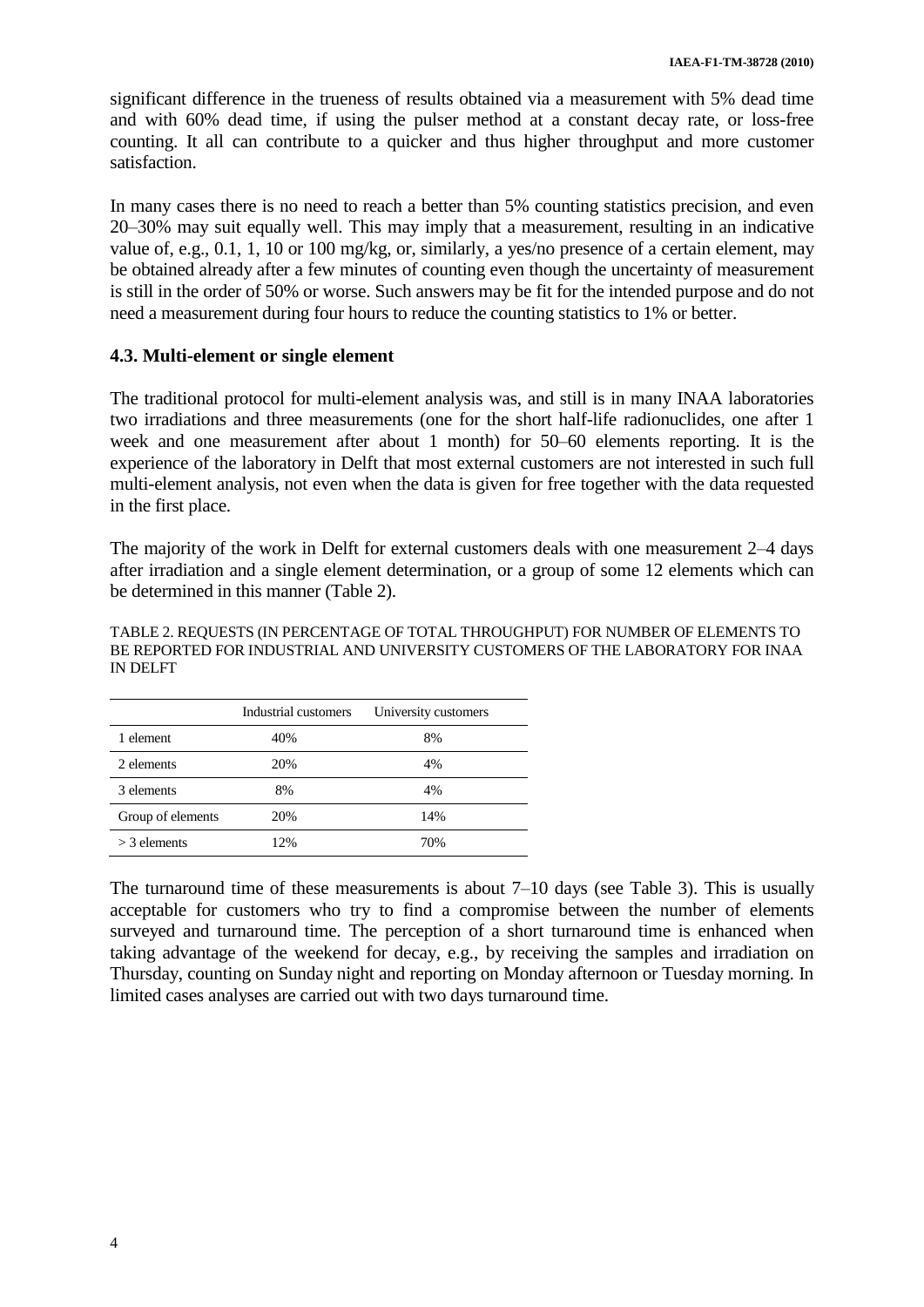#### TABLE 3. ANALYSIS PROTOCOLS (IN PERCENTAGES OF TOTAL) APPLIED FOR INDUSTRIAL AND UNIVERSITY CUSTOMERS OF THE LABORATORY FOR INAA IN DELFT

|                   | Industrial customers | University customers |
|-------------------|----------------------|----------------------|
| Shorts $(S)$      | 20%                  | 13%                  |
| Medium $(M)$      | 60%                  | 13%                  |
| Long(L)           | 2%                   | 2%                   |
| $S + M$           | 1%                   |                      |
| $S + L$           | 1%                   |                      |
| $M + L$           | 2%                   |                      |
| $S + M + L$       | 10%                  | 70%                  |
| Special optimised | 5%                   | 2%                   |

S: NAA applied to short half-life radionuclides,

M: NAA on basis of intermediate half-life radionuclides (e.g. measurement 1 week after irradiation),

L: NAA on basis of long-lived radionuclides (e.g. measurement 1 month after irradiation)

The situation is often different for universities. Here, mainly full multi-element analyses are requested because a large number of elements are needed for factor analysis in the interpretation of the biomonitoring or epidemiological projects. With experience with services to groups at other universities, the laboratory has learned that requests for multi-element data change rapidly to requests for a limited number of elements when the groups were charged for the analyses. An analysis consisting of one irradiation and one measurement is less expensive than an analysis consisting of two irradiations and three measurements.

### **4.4. Throughput and automation**

External customers offer their samples in small batch sizes, and seldom in hundreds at a time or so. The maximum number of samples processed in Delft simultaneously, which can be packed into one rabbit, is 14. The number of batches for external customers is about 200 per year, as of the year 2009. Adding the number of control samples, blanks and flux monitors, and accounting for more than one measurement per sample, it all sums up to approximately 25 000 measurements per year.

Reliability in service provision does not depend on the analytical quality only; it equally depends on the availability of facilities. Whereas the markets for NAA laboratories may have been identified, and quality may have been established, an underestimated problem remains the absence of automation, which limits tremendously the analytical capacity. Most NAA laboratories have only one or two detectors, and commercial sample changers are considered too expensive. Laboratories are therefore not equipped to handle parallel requests for analyses. The capacity is also limited by time-consuming data handling due to the lack of associated automation. The analysts often have to transfer the output of the analyzer, a list of gamma ray energies and peak areas, sometimes topped with element assignment, through various file transformation programs. Firstly they are analyzed through spectrum interpretation software for qualitative analysis, next by a program for quantitative mass fraction calculations and finally by the reporting software. Sometimes two or three measurements are done, and all intermediate results have to be considered for the final output. In this linear chain of processes a missing link is formed by the administration of samples and customers that may be recognizable only in a spreadsheet. The level of automation in most NAA labs does not compare to what modern industry provides for alternative techniques such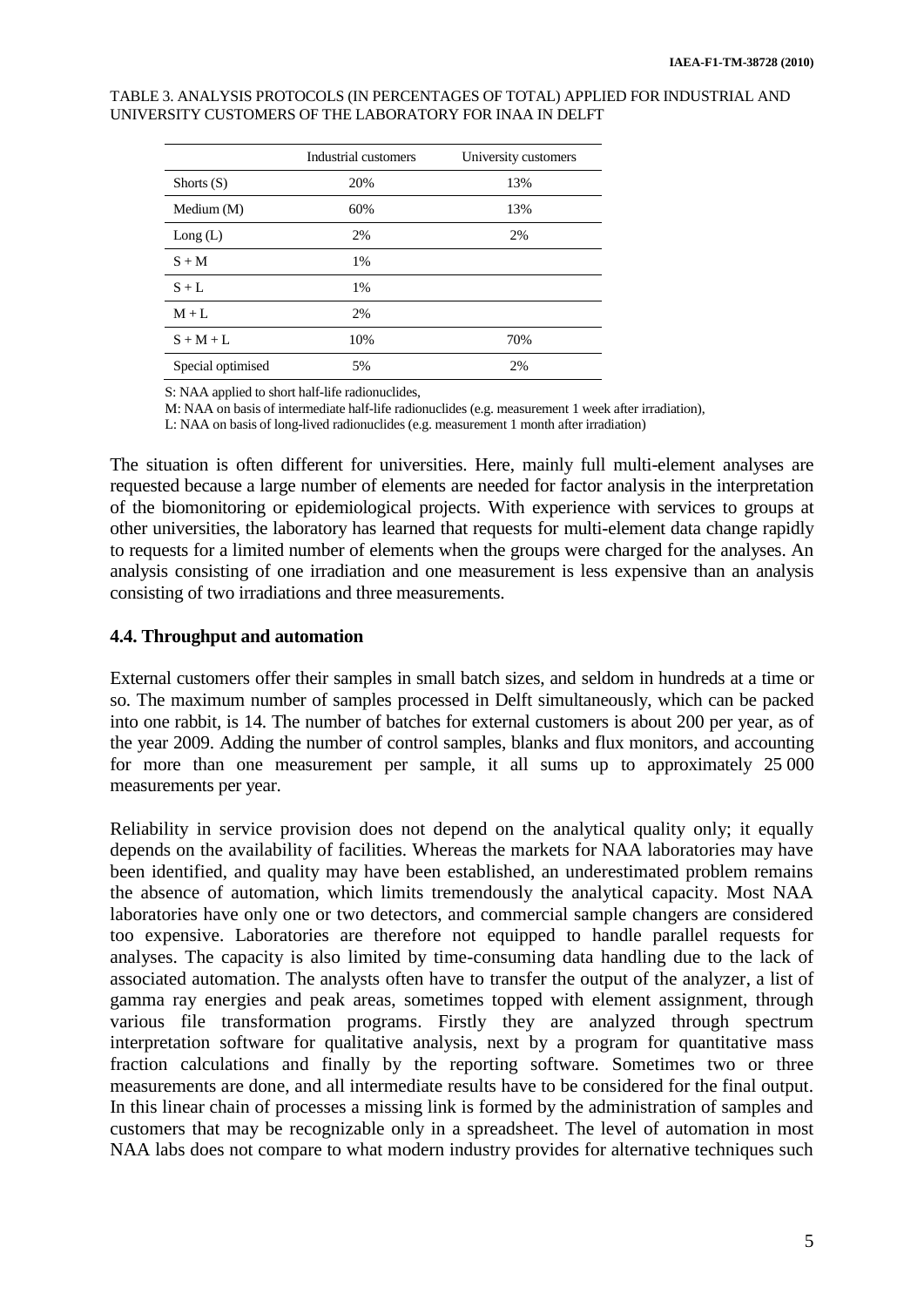as X ray Fluorescence Spectroscopy (XRF), Automatic Absorption Spectroscopy (AAS) and Inductively Coupled Plasma (ICP) Spectroscopy.

It is simply detrimental to any NAA service if the analysts have to reject requests for NAA not because of lack of irradiation and counting time, but because of limited capacity in automation and data processing. Fortunately, the IAEA took initiatives in 2009 to assess ways to support improved automation in NAA laboratories.

# **4.5. Trustworthiness**

Finally, customers expect that the analysis can be reproduced and eventually that the laboratory can stand up in court to defend its results. This stresses the importance of quality management [8].

# 5. SCIENTIFIC CUSTOMERS

Scientific customers are those needing the results of the NAA laboratory for their own scientific research activities but without sufficient resources to pay for the services. Moreover, often their sample types and elements, and levels, to be determined are non-routine; sometimes the problem is not even well defined nor is the number of samples and date of delivery. At first sight, this may be not an attractive market segment; on the other hand, it still may be. The objectives of the customer's research may line up with ongoing research within the nuclear centre. Also, it may be exploring analyses that can end up in a big project with an ample budget for routine analyses, or the objectives are of high public relevance. Public relevance and reactor utilization are often more important than just generating income.

Still, a NAA service provider may have some direct benefits from such analyses. A price reduction may be compensated by, e.g., co-authorship in publications, equipment donation, coapplicants for new projects or even additional manpower by the customer for support in performing the analysis (e.g., for sample preparation). Medium or long term payback may come by involvement of the NAA laboratory in other networks, but it results at least in enhanced reactor utilization. Scientific customers are more rapidly becoming stakeholders of the laboratory than industrial customers, and therefore have a higher impact on the sustainability of a facility.

# 6. PITFALLS IN NAA SERVICES

# **6.1. Outreach**

NAA is generally poorly advertised to potential customers, like in the communities of applied sciences. Usually radiochemists promote their technique amongst radiochemists only at radiochemical conferences. At more general spectroscopic conferences, hardly any contribution is found on the status and opportunities of NAA. It is an illusion to expect that the many publications on NAA and its applications have their impact. Customers, and this counts in particular for the non-university market segment, do not read the Journal of Radioanalytical Nuclear Chemistry, Nuclear Instrumentats and Methods or Analytical Chemistry. They are not interested in the resolution of Ge detectors,  $k_0$  phenomena, nor in the results of reference material analysis. NAA is not an analytical technique that belongs to the package of methods taught and trained at technical schools and at many universities. Taking into account the overwhelming presence of techniques like AAS, ICP and XRF, it should be feared that within other analytical laboratories, there is rather limited awareness even of the existence and accessibility to NAA.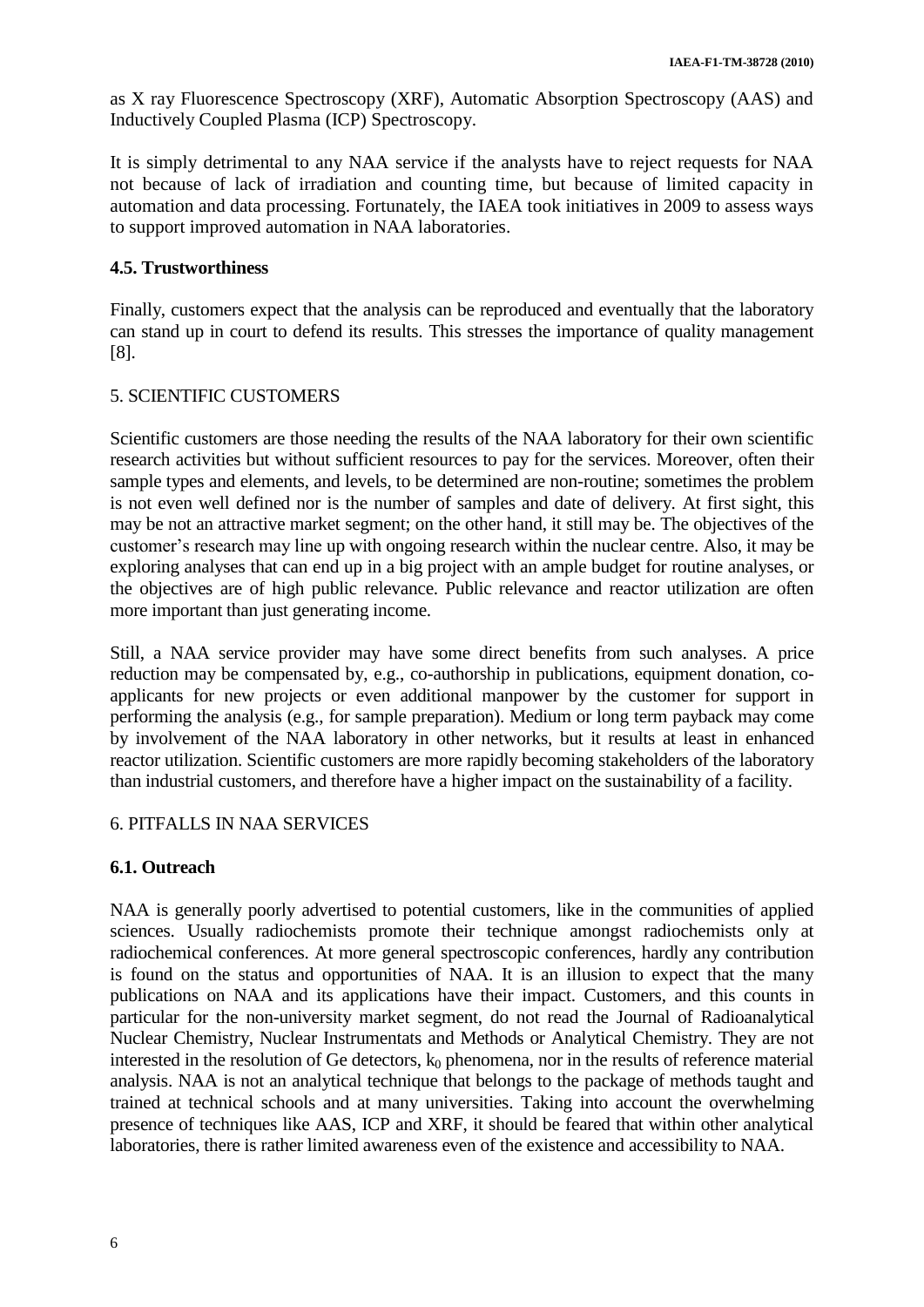Solutions may be found by presentations at conferences or meetings of the areas targeted, such as geological, medical or environmental fields; technical notes; promotional brochures and inviting websites. The emphasis should be with what has to be offered rather than how the technique is performed.

# **6.2. Planning and availability**

The academic environment is almost synonymous for unreliability in planning and meeting deadlines, as with respect to, e.g., reporting. Laboratories have to introduce a style of working with a commitment to planning all aspects of the analysis, like availability of consumables, equipment checks, use of equipment, etc. There should also be a rigid procedure based on verification with quantifiable criteria for checking the results before reporting.

An unreliable reactor schedule is of course a big threat for the provider of services. This also may apply to full power operating schedules, which may be delayed due to modifications needed for beam experiments, or affected by reactor physics training, isotope production activities and fuel economy.

The quality of services may also be endangered by an unreliable operation of NAA equipment. In principle, a smooth running NAA service provider should have some spare equipment on the shelf, particularly modular amplifiers and HV units, and be able to take immediate action for replacement in case of a main failure. A partial return of revenue can accommodate such replacements and investments. Unfortunately, in many institutions the revenues are not returned. This is a serious threat, since it quickly moves the laboratory in a downward spiral both in motivation of employees as well as in reputation of being a reliable partner. Sometimes this may be bypassed by payment "in kind," e.g., via procurement of equipment by the customer. However, there are no general guidelines to overcome this threat since it is typically a political problem within the mother organisation.

# 7. CONCLUSIONS

In many countries NAA laboratories have to face the reality that daily efforts may have to be shifted from self-directed scientific research to customer oriented scientific services. This implies a change in culture, policy, and technical and organisational management at the laboratory. External customers have different requirements for scientific services than internal customers for their scientific research. It should be noted that the examples given in this paper constitute a specific case study. NAA laboratories should be aware of the fact that external customers have their own perception of the advantages and weaknesses of NAA. The advantages of NAA, as found in numerous review articles and books, are strongly biased, as they have been compiled from the inside, rather than from the customers' point of view. Their view on the strong points and weaknesses of the method may be different from case to case. NAA laboratories should be alert to this and develop a flexibility to respond to it.

A remaining problem is that automation in NAA, indispensable for effective and economic operations, is scarcely commercially available, and often has to be developed in-house. This may hamper many small NAA laboratories in becoming interesting for large scale or parallel requests as well as competitive with other methods of analysis, and in obtaining the funds to compensate for budget cuts.

The return of revenue is indispensable for becoming a successful and, above all, a reliable NAA service provider. Revenue is important for quick action related to repair, modification